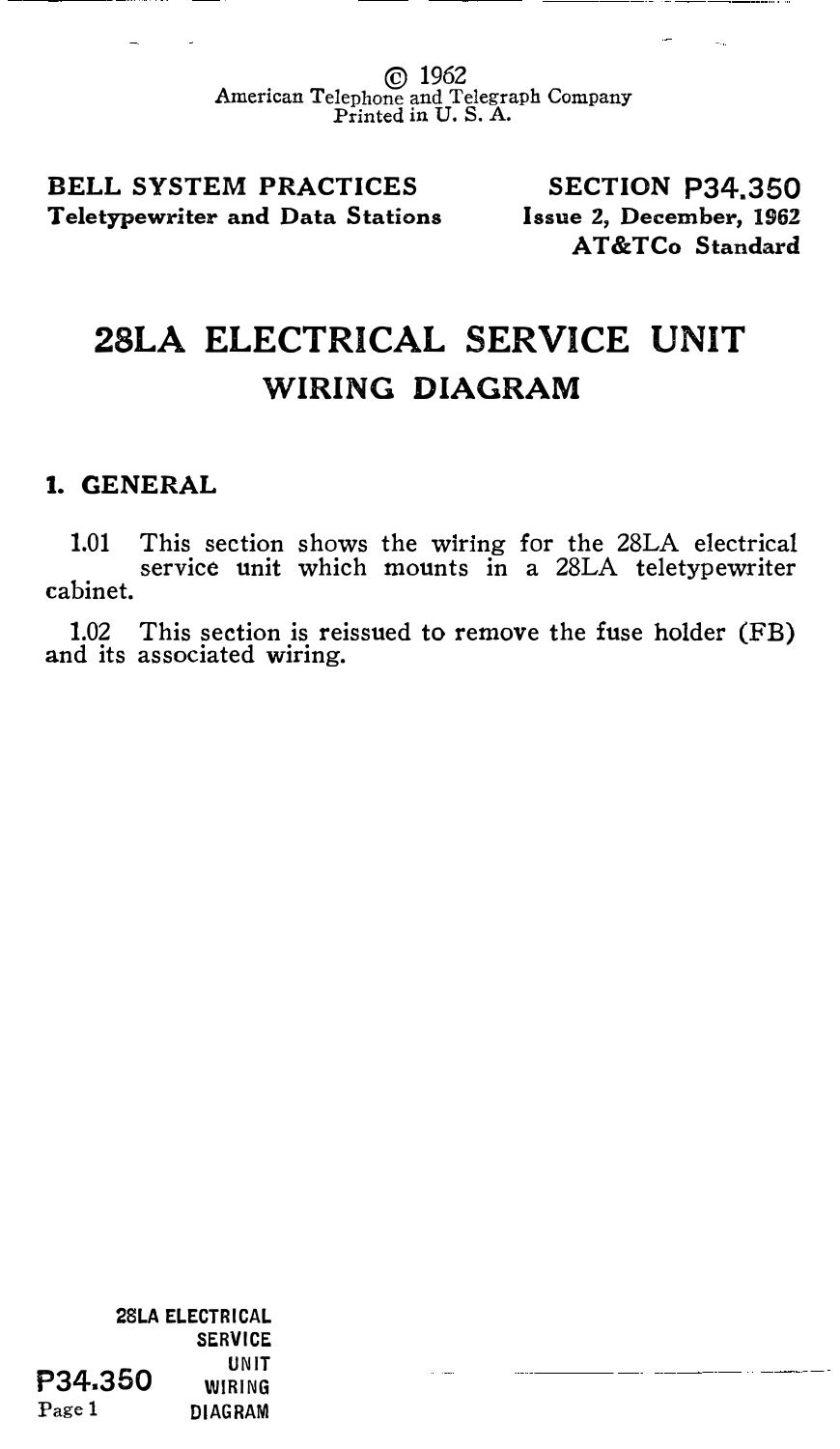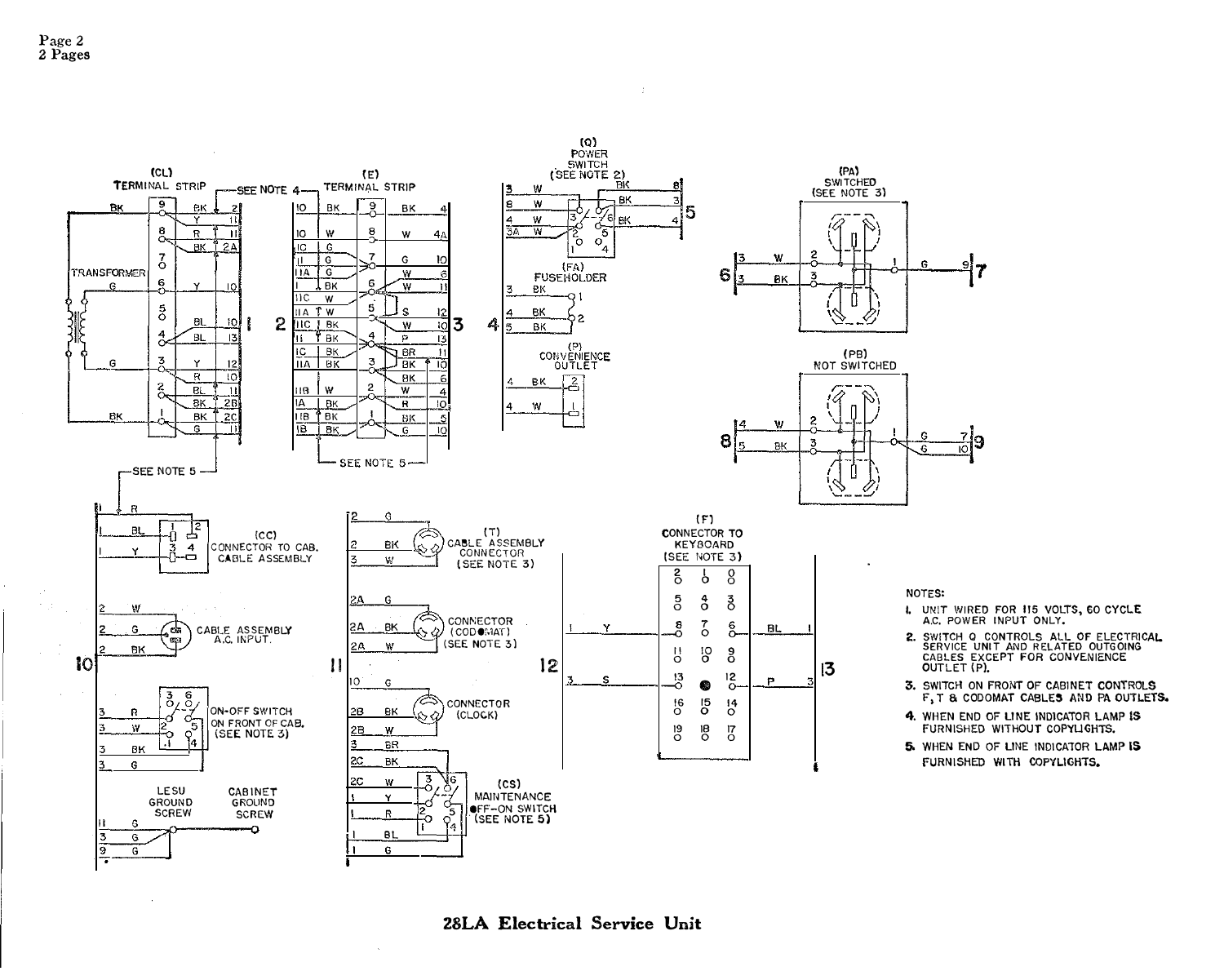© 1961 American Telephone and Telegraph Company Printed in U.S. A.

BELL SYSTEM PRACTICES Teletypewriter and Data Stations

SECTION P34.350 Issue 1, November, 1961 AT &TCo Standard

## 28LA ELECTRICAL SERVICE UNIT WIRING DIAGRAM

## 1. GENERAL

1.01 This section shows the wiring for the 28LA electrical service unit which mounts in a 28LA teletypewriter cabinet.

28LA ELECTRICAL SERVICE **P34.350** WIRING Page 1 DIAGRAM